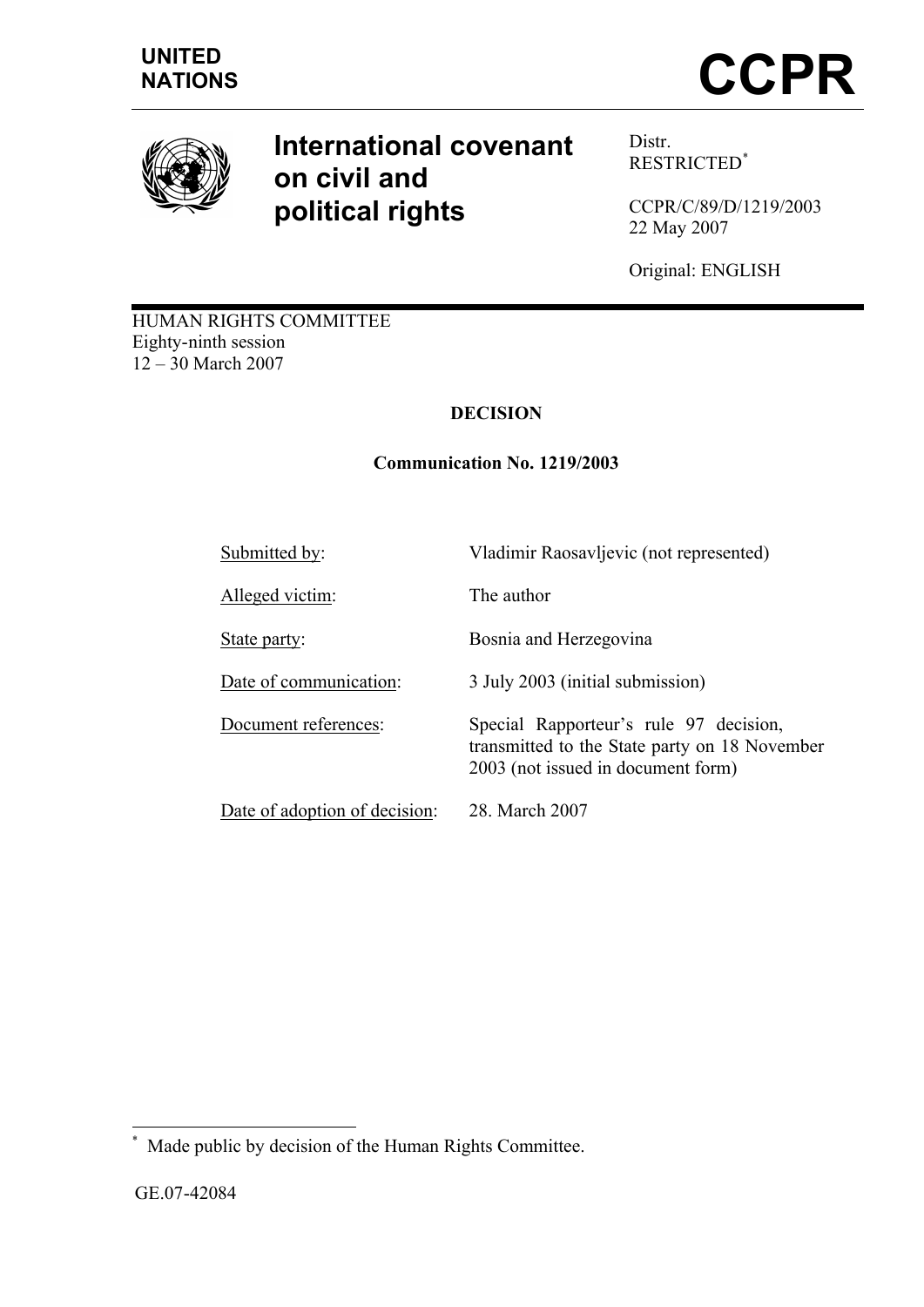CCPR/C/89/D/1219/2003 Page 2

*Subject matter:* Non-renewal of appointment of Supreme Court judge for participation in controversial judgements – Alleged lack of an effective remedy to challenge decision of High Judicial and Prosecutorial Council

*Substantive issues:* Right of equal access to public service – Right to an effective remedy

*Procedural issues:* Admissibility *ratione materiae* – Level of substantiation of claim – Exhaustion of domestic remedies

*Articles of the Covenant:* 2 (1) and (3), 17, 25 (c)

*Articles of the Optional Protocol:* 2, 3 and 5, paragraph 2 (a) and (b)

[ANNEX]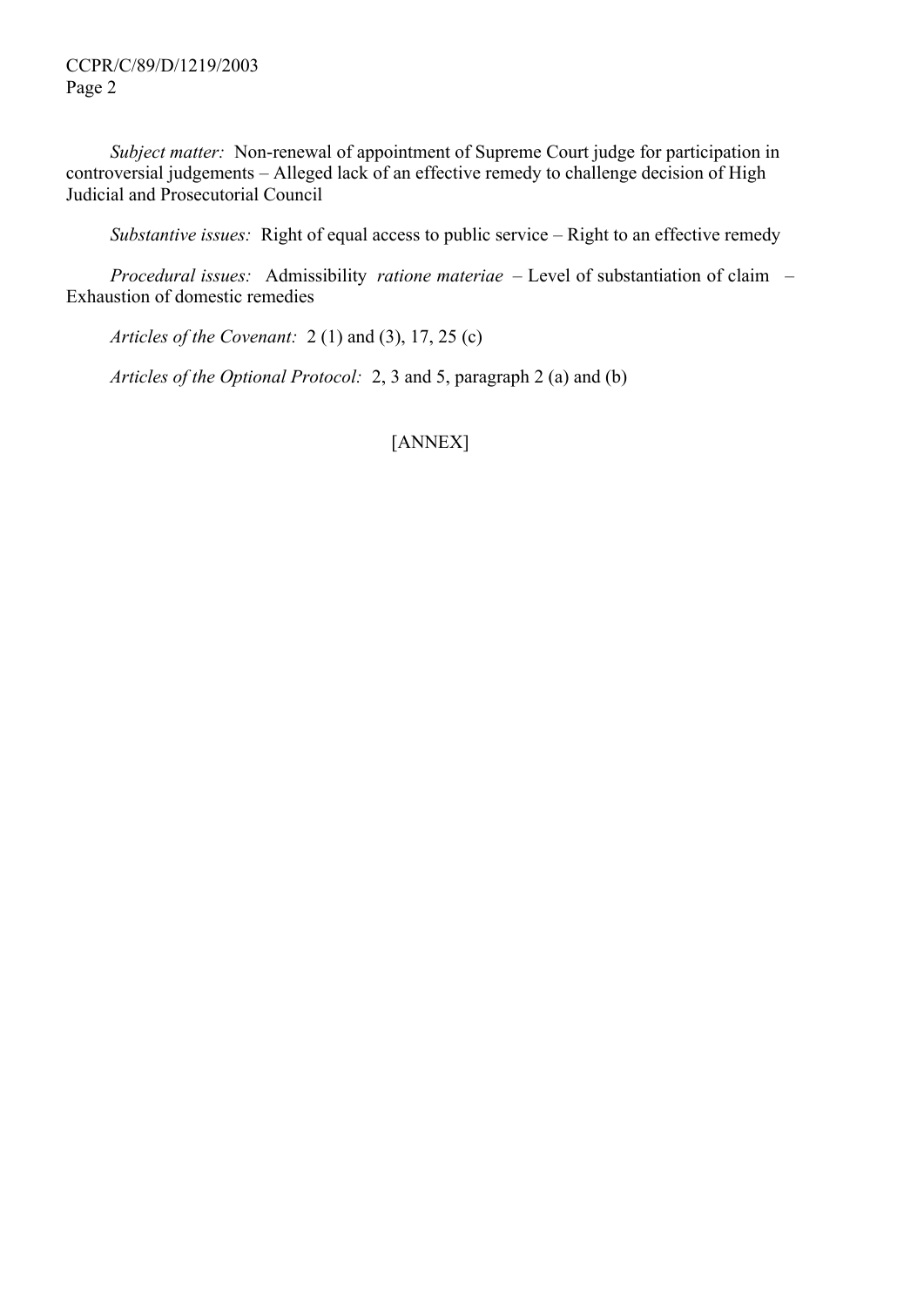## **ANNEX**

## DECISION OF THE HUMAN RIGHTS COMMITTEE UNDER THE OPTIONAL PROTOCOL TO THE INTERNATIONAL COVENANT ON CIVIL AND POLITICAL RIGHTS

Eighty-ninth session\*\*

#### concerning

#### **Communication No. 1219/2003**

| Submitted by:          | Vladimir Raosavljevic (not represented) |
|------------------------|-----------------------------------------|
| Alleged victim:        | The author                              |
| State party:           | Bosnia and Herzegovina                  |
| Date of communication: | 3 July 2003 (initial submission)        |

The Human Rights Committee , established under article 28 of the Intern ational Covenant on Civil and Political Rights,

Meeting on 28 March 2007

Adopts the following:

 $\overline{a}$ 

#### **DECISION ON ADMISSIBILITY**

1.1 The author of the communication is Vladimir Raosavljevic, a national of Bosnia and Herzegovina, born on 28 July 1939. He claims to be a victim of violations by Bosnia and Herzegovina<sup>1</sup> of article 25, read alone and in conjunction with article 2, paragraphs 1 and 3, and, indirectly, article 17 of the International Covenant on Civil and Political Rights (the Covenant). He is not represented.

1.2 On 19 January 2004, the State party requested the Committee to examine the admissibility of the communication separately from its merits, in accordance with Rule 97, paragraph 3, of the

<sup>\*\*</sup> The f ollowing members of the Committee participated in the examination of the present communication: Mr. Prafullachandra Natwarlal Bhagwati, Ms. Christine Chanet, Mr. Maurice Glèlè Ahanhanzo, Mr. Yuji Iwasawa, Mr. Edwin Johnson, Mr. Walter Kälin, Mr. Ahmed Tawfik Khalil, Mr. Rajsoomer Lallah, Ms. Iulia Antoanella Motoc, Mr. Michael O'Flaherty, Ms. Elisabeth Palm, Mr. José Luis Pérez Sanchez -Cerro, Mr. Rafael Rivas Posada, Sir Nigel Rodley and Mr. Ivan Shearer.

<sup>&</sup>lt;sup>1</sup> The Covenant and the Optional Protocol entered into force for the State party on 6 March 1992 and 1 June 1995, respectively.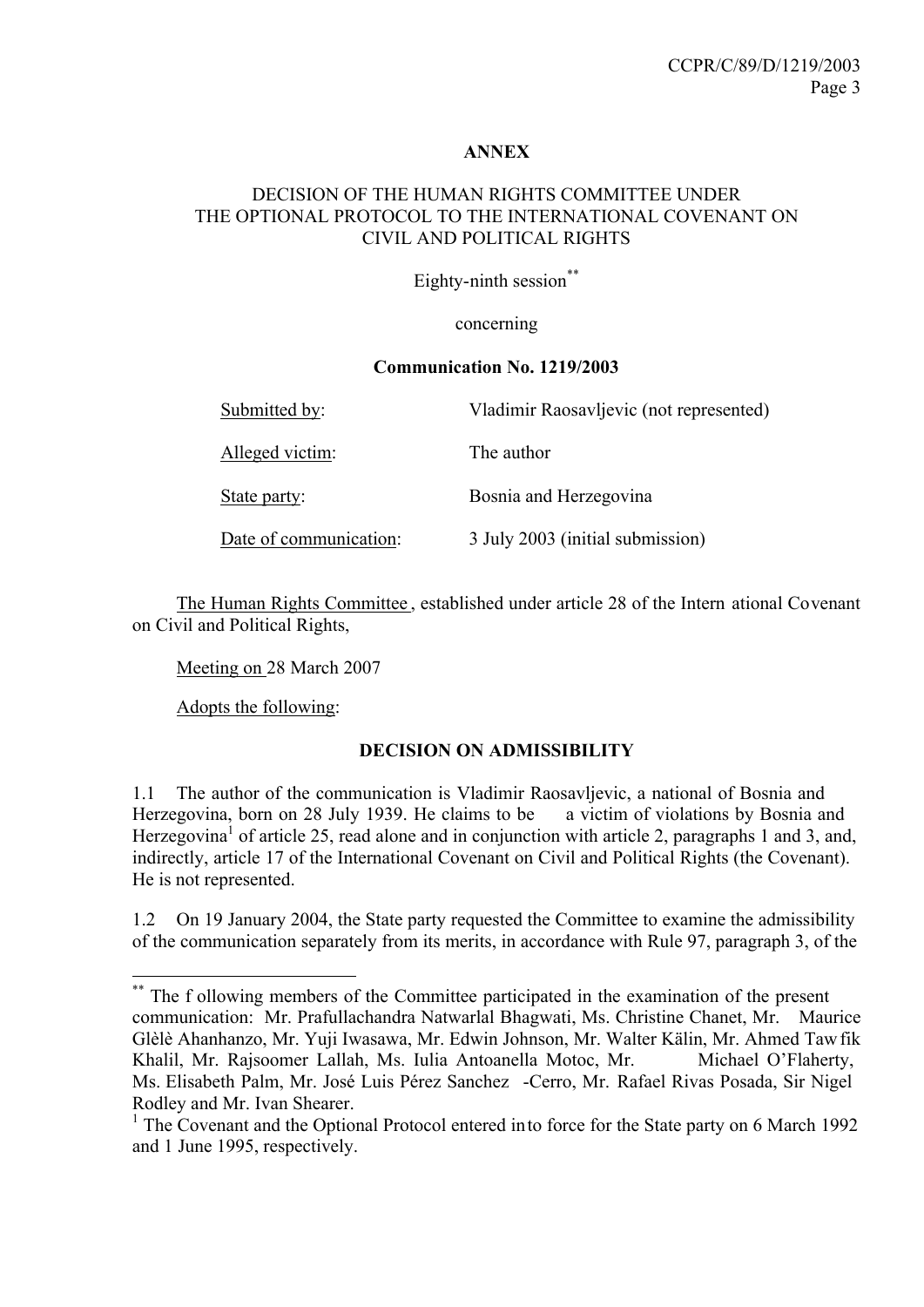Committee's Rules of Procedure. On 11 February 2004, the Committ ee, through its Special Rapporteur on new communications, decided to examine the admissibility of the communication together with the merits.

# **Factual background**

2.1 From 1965 to 2003, the author served as a judge on the Municipal Court of Prnjavor (5 years), the District Court (23 years) and, from 1993 to 2003, on the Supreme Court of the Republika Srpska, where he presided over the criminal department.

2.2 In 2002, the High Representative for Bosnia and Herzegovina established High Judicial and Prosecutorial Councils at State level and in both of the Bosnian Entities. All existing judicial posts in the State party were declared vacant and incumbents were required to reapply for appointment. The High Judicial and Prosecutorial Council of the Republika Srpska (HJPC ) conducted the process of selection and appointment in Republika Srpska (RS), in accordance with the criteria set out in Article 41<sup> $2$ </sup> of the Law on the High Judicial and Prosecutorial Council of the Republika Srpska (RS Law on HJPC).

2.3 On 4 November 2002, in extraordinary review proceedings, a chamber of the Supreme Court of RS chaired by the author vacated a final judgment of the Bijeljina Basic and District Courts, which found several defendants guilty of kidnapping and forcible abortion and sentenced them to prison terms of between 4 years and 6 months and 6 years and 6 months. It referred the matter back to the first instance court. In another case, a chamber also chaired by the author, acting as second instance court, upheld a conviction of murder, allege dly despite insufficient evidence and without properly reviewing the verdict. In both cases, complaints were brought against the author by the Office of the UN High Commissioner for Human Rights in Bosnia and Herzegovina and by the father of the murder convict, respectively.

(6) Communication abilities;

 $\overline{a}$ 

<sup>&</sup>lt;sup>2</sup> Article 41 ("Criteria for Appointment") of the RS Law on HJPC (23 May 2002) reads: "The Council shall assess whether the applicant is able to perform judicial or prosecutorial functions, taking into account the following criteria:

<sup>(1)</sup> Professional knowledge and performance;

<sup>(2)</sup> Proven capacity through academic written works and activities within professional associations;

<sup>(3)</sup> Proven professional ability based on previous career results, inc luding participation in organized forms of continuing training;

<sup>(4)</sup> Work capability and capacity for analysing legal problems;

<sup>(5)</sup> Ability to perform impartially, conscientiously, diligently, decisively, and responsibly the duties of the office for which he/she is being considered;

<sup>(7)</sup> Relations with colleagues, conduct out of office, integrity and reputation; and

<sup>(8)</sup> Managerial experience and qualifications (for the positions of president of court and public prosecutor).

The Council shall implemen t relevant Constitutional provisions regulating the equal rights and representation of constituent peoples and others. Appointments to all levels of the judiciary should also have, as an objective, the achievement of equality between women and men."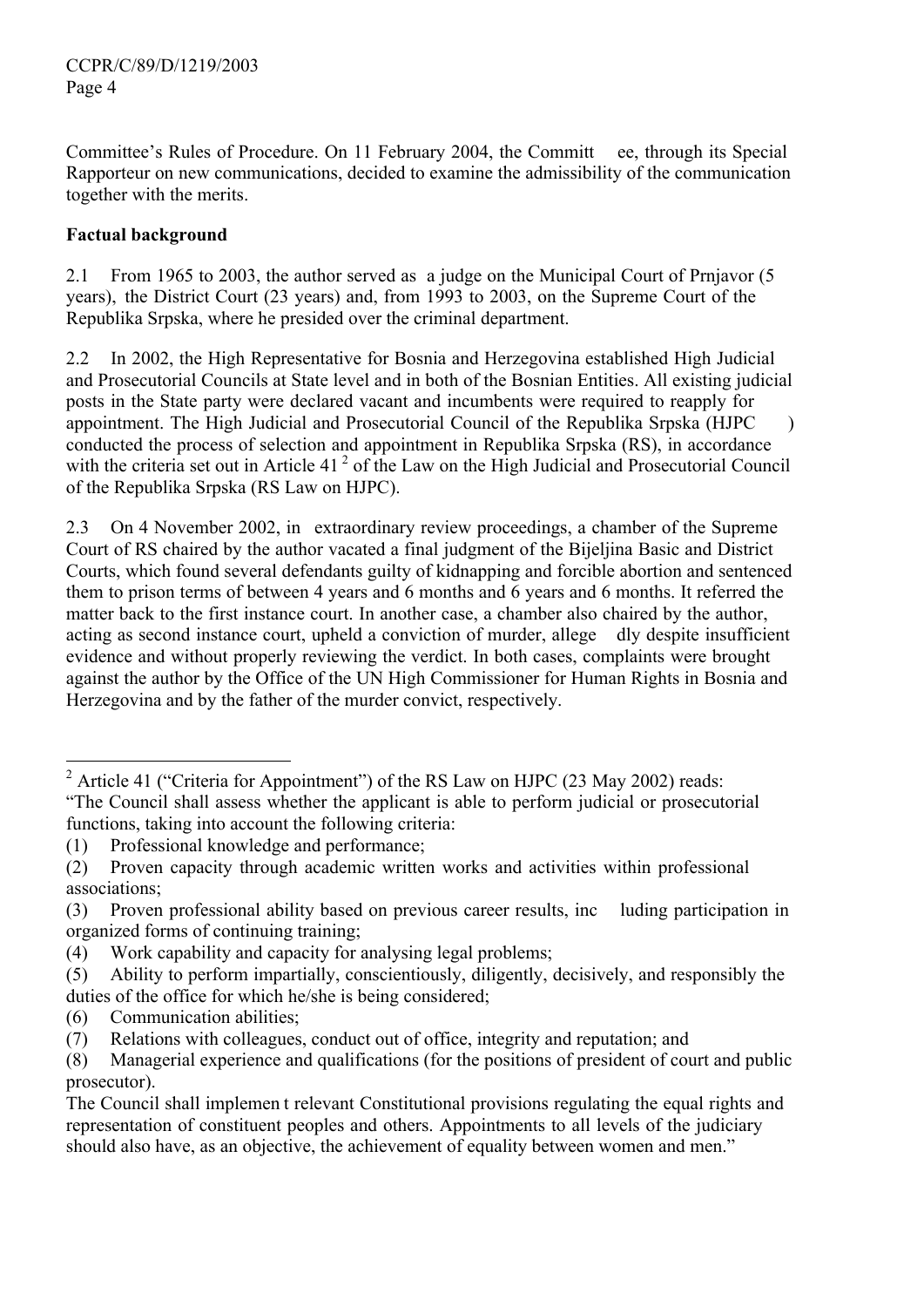2.4 According to the author, in early 2003, the HJPC Field Office in Banja Luka evaluated his application for reappointment to the Supreme Court of RS. Based on an investigation of the two complaints, the investigator found that the above verdicts were unlawful and that they called into question the author's suitability. On 12 March 2003, the HJPC decided not to reappoint the author as a Supreme Court judge. The fact he had not been selected would not prevent his future appointment to the po sition of judge or prosecutor. The decision was taken on the basis of a complex rating system (see also paragraph 5.2 below).

2.5 By letter dated 17 March 2003, the author and another Supreme Court judge, whose reappointment was denied because of his participa tion in the above verdicts, objected to the decision of the HJPC, arguing that in the kidnapping and forcible abortion trial, the lower courts should have ordered an expertise to assess the mental capacity of the main accused at the time of commission of the crime; their evaluation of the medical evidence had been one-sided.

2.6 On 20 March 2003, the author requested the HJPC to reconsider its decision to terminate his appointment, emphasizing his professionalism, the efficiency of the criminal department at the Supreme Court of RS that he presided and the high respect that he enjoyed among his colleagues. On 2 April 2003, the HJPC rejected the request, stating that this decision was not subject to appeal.

## **The complaint**

3.1 The author claims that the non-renewal of his appointment based on his legal assessment in the two above cases was discriminatory, amounted to a denial of his right to equal access to public service, interfered with his independence as a judge and damaged his honour and reputation, in violation of articles 2, paragraph 1, 17 and 25 (c), read in conjunction with article 2, paragraph 3, of the Covenant (in the absence of an effective remedy to challenge the decision of the HJPC).

3.2 The author reiterates that the criminal department of the Supre me Court of RS which he presided over was the most efficient in Bosnia and Herzegovina, with only three unresolved cases as of 12 February 2003. He had participated in several expert teams reviewing and drafting legislation in the RS and Brcko District. Al though he had received higher scores in the evaluation process than all the candidates who were appointed to the Supreme Court, the decision to terminate his appointment prior to reaching the retirement age of 70 was based on two controversial judgments on ly. None of the following criteria were taken into consideration by the HJPC: the efficiency of his department, his professionalism and work experience, the absence of any irregularities in his previous cases and absence of any disciplinary action against him.

3.3 By reference to Section 258 of the Code of Criminal Procedure, the author argues that the decision of 4 November 2002 to revoke the convictions in the kidnapping and forcible abortion case was lawful, as it was based on the opinion of several fore nsic psychiatrists that the accused suffered from mental illness when he committed the crime.

3.4 The author claims that, apart from interfering with his independence as a judge, the HJPC was not composed as it should have been when deciding on his applica tion, since one of the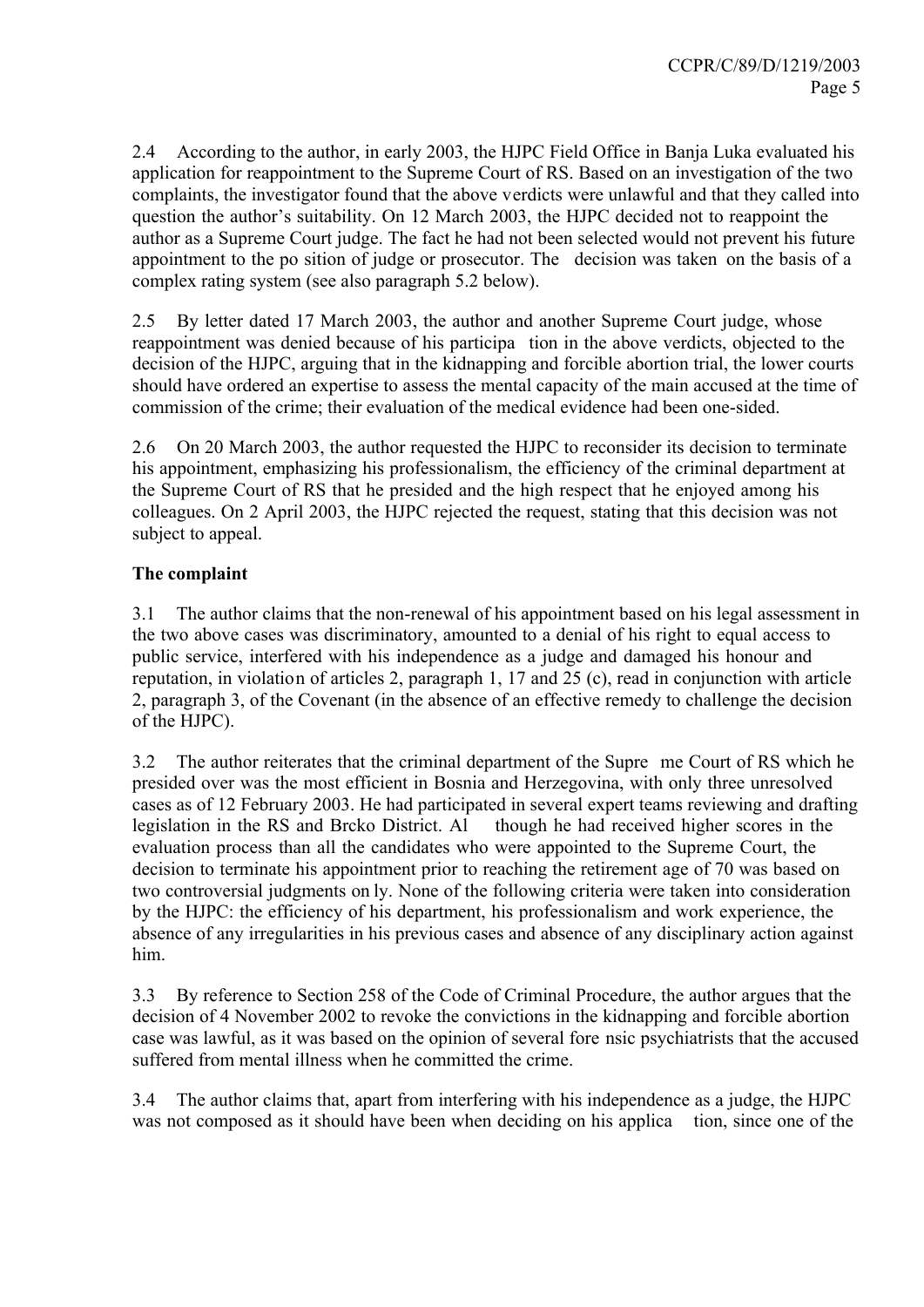$\overline{a}$ 

members was appointed from among the lowest professional category of attorneys, although he/she should have been appointed by the Attorney General's Office.

3.5 The author submits that he could not appeal the decision of the HJPC to any other instance and that he was denied access to the files after completion of the evaluation process.

## **State party's observations on admissibility and merits**

4. On 19 January 2004, the State party challenged the admissibility of the communication, arguing that the author did not exhaust domestic remedies, as he did not file an application for review of the decision of the HJPC in the Supreme Court of RS, nor any further appeal with the Constitutional Court or the Human Rights Chamber of Bosnia and Herzeg ovina set up under Annex V of the Dayton Agreement.. It requests the Committee to ascertain that the same matter is not being examined by the European Court of Human Rights.

5.1 On 30 April 2004, the State party reiterated its arguments for challenging the admissibility of the communication and commented on its merits, arguing that the facts as presented raise no issues under articles 17 and 25 (a) and (b) of the Covenant.

5.2 On the claim under article 25 (c), the State party submits that the author's app lication was part of a process for the appointment of 16 judges to the Supreme Court of the RS. Of 98 candidates who applied for the 16 posts, 91 were interviewed. All of them met the legal requirements for appointment to the Supreme Court. The HJPC was co mpetent to select the candidates it considered best suited, on the basis of the criteria prescribed by Article 41 of the RS Law on HJPC. Under the State and RS Constitutions, the ethnic composition of the Supreme Court was to reflect the ethnic composition of the RS population, in accordance with the 1991 census conducted in the Former Socialist Republic of Yugoslavia. Thus, the 13 judges proposed by the nomination panel included eight Serbs, two Bosniaks, two Croats and one "Other". The author received hig h evaluation marks by the panel but was ranked below the threshold set for the eight judges of Serb ethnicity. The selection process was based on objective criteria rather than political opinion and affiliation and provided the author with "a fair opportun ity" to run for the post of judge, in accordance with domestic law and article 25 (c) of the Covenant.

5.3 The State party submits that during the selection process, the HJPC was composed in accordance with Articles  $5^{-3}$  and  $76^{4}$  of the RS Law on HJPC. While Article 5 defined the

a judge of the Supreme Court of Republika Srpska, elected by all the judges of the Court;

a public prosecutor of the Public Prosecutor's Office of Republika Srpska elected by the Public Prosecutor of the Republic and deputy public prosecutors in the Office;

one judge, either from a district court or a basic court, elected by the Association of Judges and Prosecutors of Republika Srpska;

one pub lic prosecutor or deputy public prosecutor, either from a district public prosecutor's office or from a basic public prosecutor's office, elected by the Association of Judges and Prosecutors of Republika Srpska;

a minor offence court judge elected by the Association of Minor Offence Court Judges of Republika Srpska;

 $3$  Article 5 ("Members of the Council") of the RS Law on the HJPC reads: " The Council shall have members, as follows: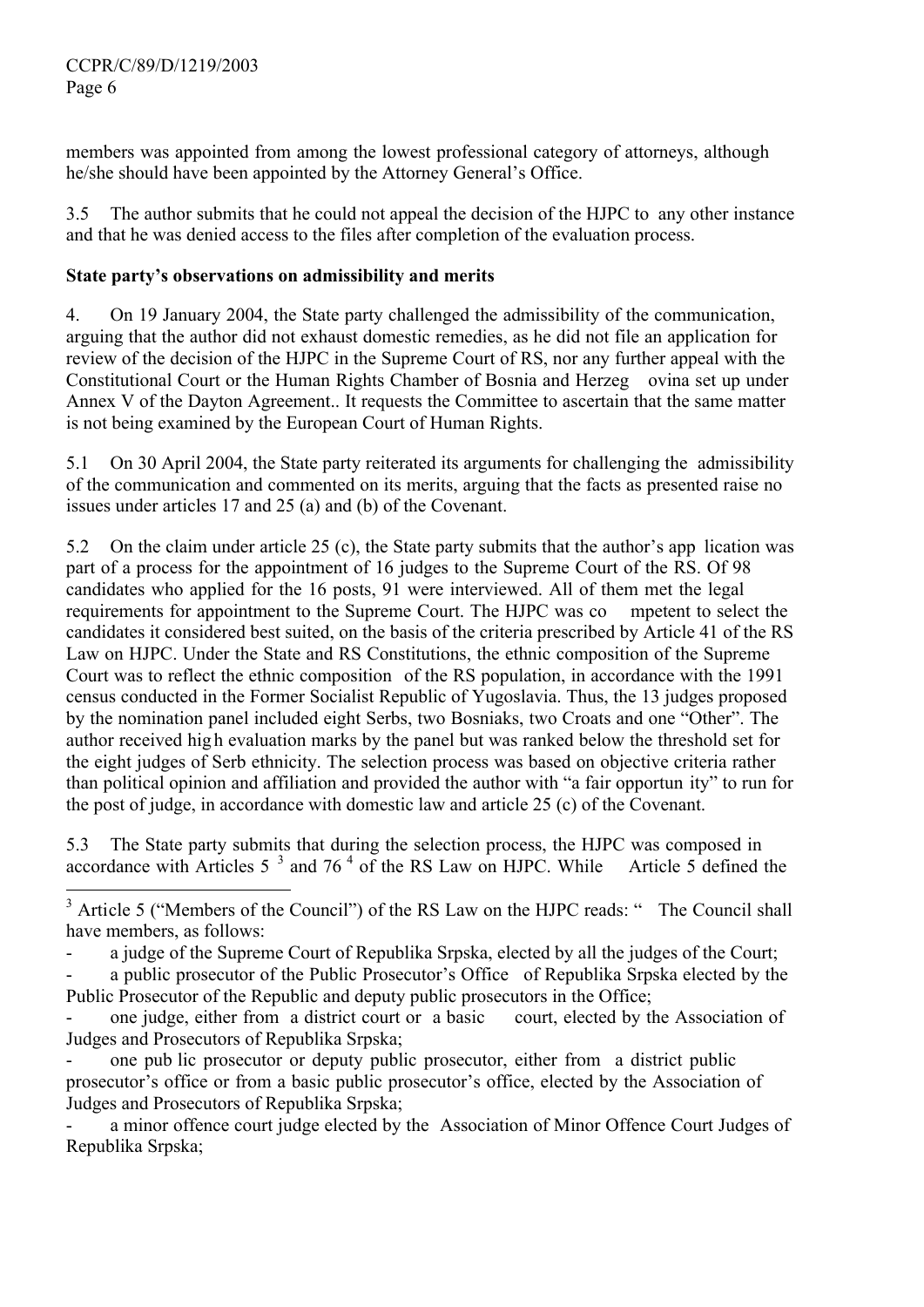composition of the Council in principle, Article 76 gave the High Representative a certain margin of discretion to depart from this provision when appointing HJPC members during the transitional period.

## **Author's comments**

 $\overline{a}$ 

6.1 On 22 Ma y 2004, the author commented, arguing that he never contacted the European Court of Human Rights and that the State party had failed to cite a single provision under domestic law which would have enabled him to challenge the decision of the HJPC in another instance. He exhausted the only remedy available to him by filing a request for reconsideration under Article 79 (3)<sup>5</sup> of the RS Law on HJPC. The decision of the HJPC rejecting his request clearly stated that it was not subject to appeal. Furthermore, Arti cle  $86^{\circ}$  of the RS Law on HJPC defined this Law as "lex specialis," precluding the application of any remedies foreseen in other laws. The recent inclusion of a provision on court protection in the new draft State Law on HJPC only concerned disciplinary pro ceedings and was without retroactive effect. The Human Rights Chamber had ceased to receive cases at the time he sought to appeal the decision of the HJPC. It was not a domestic remedy. He therefore exhausted all available domestic remedies.

an attorney elected by the Bar Association of Republika Srpska;

a person of high moral character and integrity appointed by the President of Republika Srpska; and

- the members of the High Judici al and Prosecutorial Council established under the Constitution and laws of the Federation of Bosnia and Herzegovina.

Members of the Council shall be independent and impartial in the exercise of their functions, shall be persons of high moral standing and integrity, and shall have a reputation for efficiency, competence, and integrity."

<sup>4</sup> Article 76 ("Composition, Appointment, and Terms of Office") of the RS Law on the HJPC reads:

"During the transitional period, the High Representative shall appoint to the Council the members specified in Article 5, to the extent possible. During this period the Council shall not include a minor offence court judge. The mandates of the national members shall be for a term of four years as set forth in by Article 6 of this law.

The High Representative shall also appoint up to eight (8) international members to the Council. The mandates of the international members shall be confined to the transitional period."

 $<sup>5</sup>$  Article 79 (3) of the RS Law on HJPC reads:</sup>

"An incumbent judge , public prosecutor, or deputy public prosecutor who is not selected for judicial or public prosecutorial office under this Article may file a request for reconsideration:

(1) if the Council failed to consider material facts favorable to the applicant provided that information was submitted to the Council at the time of application, or

(2) if the applicant exercised his right to review application material under Article 40 prior to the Council's decision and the Council took adverse decision based upon informa tion not made available to the applicant."

<sup>6</sup> Article 86 of the RS Law on HJPC reads:

"[…] Statutory provisions contained in the laws of Republika Srpska shall be brought into harmony with this law and any provisions that are inconsistent with this law are hereby repealed."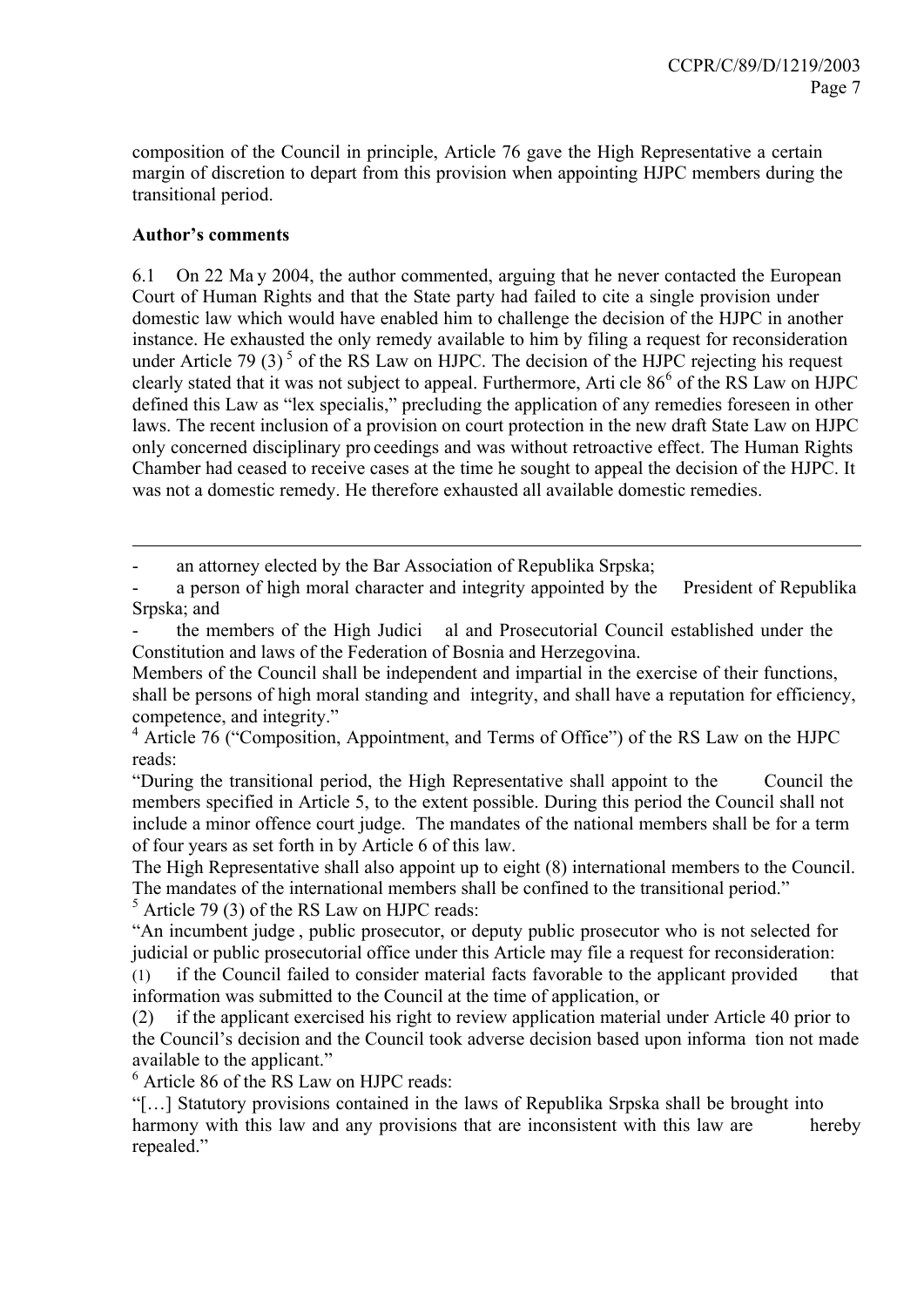6.2 By reference to statistical reports which show that he exceeded the workload quota by 217.4 percent in 2000 and by 161.5 percent in 2001, the author reiterates that his appointment was terminated despite the fact that he obtained the highest evaluation scores of all candidates, based on criteria set out in Article 41 of the RS Law on HJPC. In accordance with Article 17 of the Rules of Procedure of the HJPC, the evaluation records are confidential and not to be disclosed to the candidates. The State party failed to pr esent these records to the Committee in order to conceal his and other candidates' evaluation scores.

6.3 Without challenging the selection of judges on the basis of ethnic quota, the author submits that ethnicity was not an issue in his case, given that the eight judges appointed to the RS Supreme Court's criminal department were all Serbs. Four of them came from lower instance courts; one had never decided on appeal in his career.

6.4 The author emphasizes that the only reason for not reappointing him to the Supreme Court of RS was his legal assessment in the two verdicts, based on which the HJPC marked him as unsuitable, unlike other candidates who were appointed to the RS Supreme Court or to the Constitutional Court of Bosnia and Herzegovina although th ey had participated in the same judgments. The HJPC deprived him not only of his right to equal access to the RS Supreme Court, but also recommended that his application for any other judicial post be rejected.

6.5 For the author, the fact that the judgmen ts were declared unlawful by the HJPC after it received complaints from dissatisfied parties amounts to a severe interference with his independence as a judge as well as usurpation, by an executive organ, of judicial power that can only be exercised by a h igher court. When working on the cases, he faced considerable pressure from HJPC investigators showing a strong interest in both cases. Although the investigators were not qualified to exercise judicial power, they scrutinized the verdicts, which were the result of years of work, in a few days and summarized their analysis of these complex cases in a few sentences. Their findings on both verdicts were arbitrary, incomplete and inaccurate.

6.6 The author argues that the membership of the HJPC is regulated in detail in the RS Law on HJPC to ensure an impartial and transparent appointment procedure. This process was flawed in his case, since one of the members of the HJPC, S. M., a deputy public prosecutor from the basic public prosecutor's office, had not been elected by the Association of Judges and Prosecutors of RS, as required by Article 5 of the RS Law on HJPC. The list of elected candidates forwarded to the High Representative for approval did not include S. M. It would, moreover, have been possible to ap point a public prosecutor of the Public Prosecutor's Office of RS, in accordance with Article 5. The flexibility clause in Article 76, which required the High Representative to appoint members specified in Article 5 only "to the extent possible" during a t ransitional period, was no justification for the unlawful composition of the HJPC at the time when his appointment was terminated. The State party should have disclosed the relevant evidence if it wanted to show that the Council was properly composed.

6.7 The author submits that the State party has not established an effective remedy to review decisions on the appointment of judges, in violation of article 2, paragraph 3, of the Covenant. The rejection by the HJPC of his request for reconsideration was a stereotyped decision designed for mass communication, which did not address a single issue raised by him. The possibility to file such a request was not an effective remedy, as it did not involve review by another instance.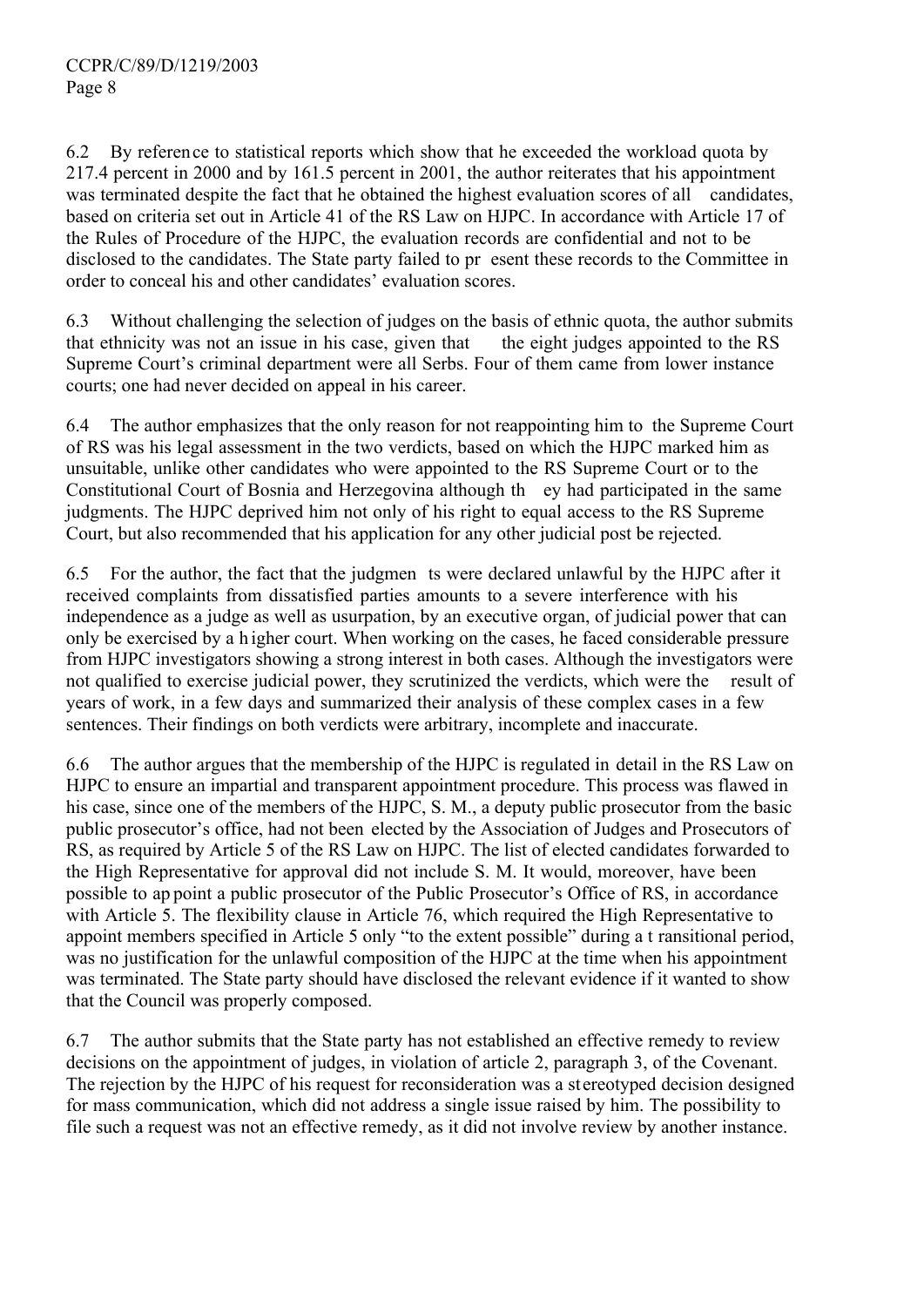The discretion vested in the HJPC to appoint judges cannot be unlimited but must respect applicable domestic and international standards.

6.8 The author claims that he was deprived of an opportunity to present his arguments and to defend his rights. Any allegations against him should have been dealt with in disciplinary proceedings under Article 49 of the RS Law on HJPC. It was only after the State party had received his communication that he was granted access to the files of the HJPC. He claims compensation for the moral and material dama ge suffered, including damage to his honour and reputation after 38 years of judicial service.

## **Issues and proceedings before the Committee**

7.1 Before considering any claim contained in a communication, the Human Rights Committee must, in accordance with rule 93 of its Rules of Procedure, decide whether or not it is admissible under the Optional Protocol to the Covenant.

7.2 As required by article 5, paragraph 2 (a), of the Optional Protocol, the Committee has ascertained that the same matter is not being ex amined under another procedure of international investigation or settlement.

7.3 With regard to the question of exhaustion of domestic remedies, the Committee takes note of the State party's argument that the author did not file either an application for r eview of the decision of 12 March 2003 the HJPC in the Supreme Court of RS, nor further appealed to the Constitutional Court or the Human Rights Chamber of Bosnia and Herzegovina. It also notes the author's objection that his request for reconsideration un der Article 79 (3) of the RS Law on HJPC was the only remedy available to him under domestic law.

7.4 The Committee recalls that it is implicit in rule 97 of its rules of procedure and article 4, paragraph 2, of the Optional Protocol that a State party to the Covenant should make available to the Committee all the information at its disposal, including, at the stage of admissibility of a communication, detailed information about remedies available to the victims of the alleged violation in the circumstances of their case. It considers that, while generally referring to remedies before the Supreme Court, the Constitutional Court and the Human Rights Chamber of Bosnia and Herzegovina, the State party has not provided any detailed information on the availability and effectiveness of these remedies in the circumstances of the author's case. The Committee is therefore satisfied that the author exhausted domestic remedies, in accordance with article 5, paragraph 2 (b), of the Optional Protocol, by filing a request for reconsideration with the HJPC.

7.5 Insofar as the author alleges violations of his rights under article 25 (a) and (b) of the Covenant, the Committee observes that his claims are inadmissible *ratione materiae* under article 3 of the Optional Protocol.

7.6 With regard to the author's claim under article 25 (c) that the decision of the HJPC not to reappoint him as a Supreme Court judge violated his right to equal access to public service, the Committee notes that article 25 (c) guarantees not only access t o public service, but also a right of retention in the public service on general terms of equality. In principle, therefore, the claim falls within the scope of the provision. The principle of access to public service on general terms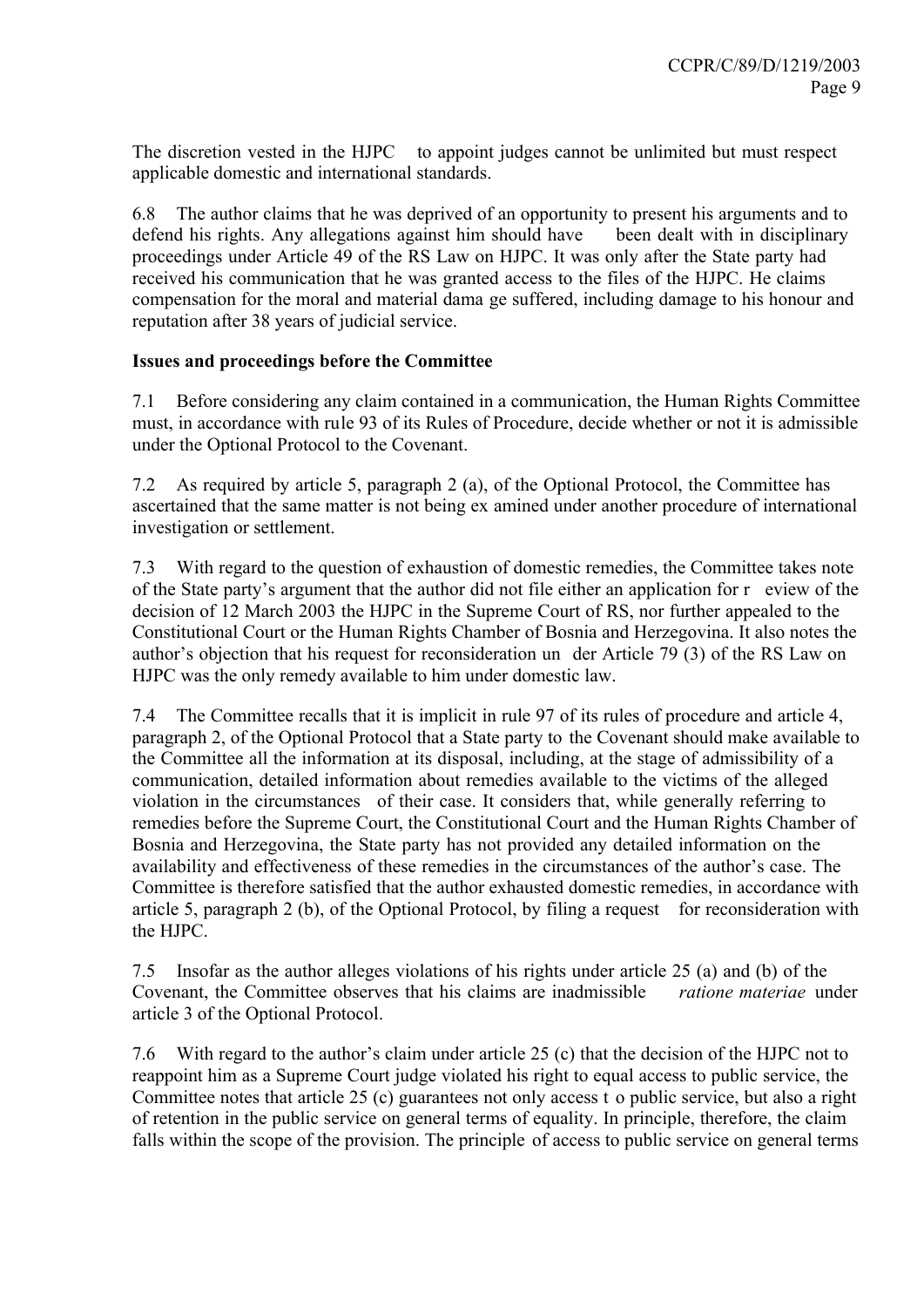of equality implies t hat the State party must not discriminate against anyone , on any of the grounds set out in article 2, paragraph 1, of the Covenant. The author claims that the only reason not to re-appoint him was his legal determination of two controversial judgments, an d that other judges who participated in the same judgments were appointed to the Supreme Court of RS or the Constitutional Court of Bosnia and Herzegovina. The Committee notes, however, that the rating system used to determine the eligibility and suitabili ty of judges was complex and based on objective criteria (see paragraph 5.2), and that while the author was given high evaluation marks by the panel, he was ranked below the threshold set for judges of Serb ethnicity. On the basis of the material before it, the Committee considers that the author has failed to substantiate sufficiently, for purposes of admissibility, that his non-inclusion in the appointment list of judges was exclusively based on the two controversial judgments he had delivered, and not on other objective criteria underlying the ranking system. Accordingly, this claim is inadmissible under article 2 of the Optional Protocol.

7.7 As regards the allegation that the HJPC was improperly constituted, interfered with his independence as a ju dge and violated his honour and reputation, the Committee notes that the author does not explicitly invoke a specific provision of the Covenant in relation to this claim. It considers that he failed to substantiate, for purposes of admissibility, that the appointment of a deputy public prosecutor from the basic public prosecutor's office, who had not been elected by the Association of Judges and Prosecutors of RS, was not covered by the flexibility clause in Article 76 and therefore in breach of Article 5 o f the RS Law on HJPC. Similarly, the author did not substantiate, for purposes of admissibility, that the evaluation of his suitability by the HJPC based on, *inter alia* , two judgments, which gave rise to complaints calling into question his integrity and i mpartiality, interfered with his judicial independence or violated his honour and reputation. Consequently, this part of the communication is inadmissible under article 2 of the Optional Protocol.

7.8 The author has invoked article 2 of the Covenant read t ogether with articles 17 and 25 (c). This raises the question as to whether the fact that he had no possibility to appeal the decision of the HJPC to another instance amounted to a violation of his right to an effective remedy as provided for by article 2, paragraphs 3 (a) and (b), of the Covenant. The Committee recalls that article 2 can only be invoked in conjunction with a substantive right protected by the Covenant, <sup>7</sup> and only if a violation of that right has been sufficiently well -founded to be arguable under the Covenant.<sup>8</sup> As the author has failed to substantiate, for purposes of admissibility, his claims under articles 17 and 25 (c), his claim of a violation of article 2 of the Covenant accordingly is also inadmissible under article 2 of the Optional Protocol.

8. The Human Rights Committee therefore decides:

 $\overline{a}$ 

(a) that the communication is inadmissible under articles 2 and 3 of the Optional Protocol;

<sup>7</sup> Communication No. 275/1988, *S. E. v. Argentina* , decision on admissibility adopted on 26 March 1990, at para. 5.3.

<sup>8</sup> Communication No. 972/2001, *Kazantzis v. Cyprus*, decision on admissibility adopted on 7 August 2003, at para. 6.6.